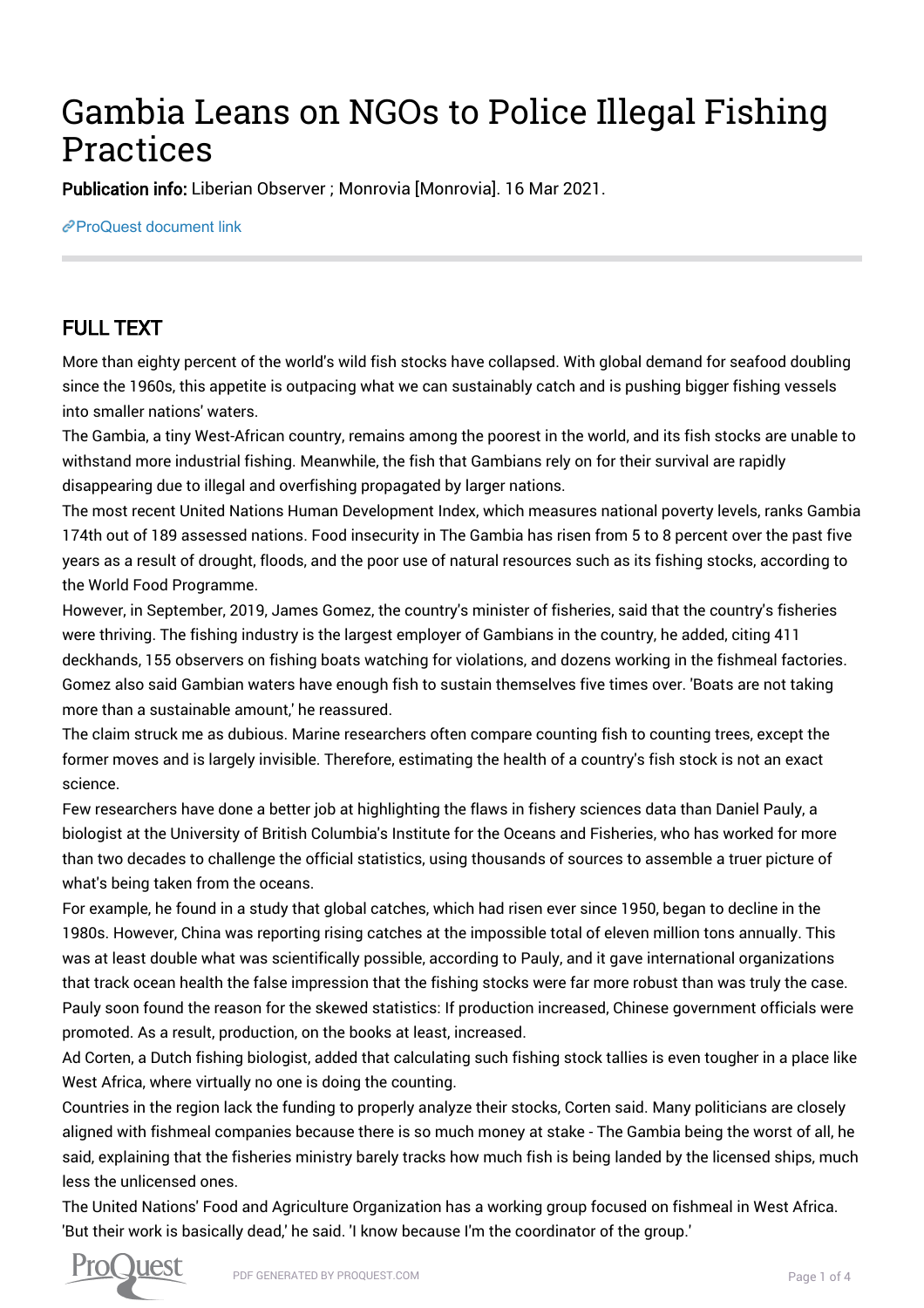Still, I wanted to know what The Gambia was doing to monitor the health of its waters. Figuring that the local government might be doing what Carten said the U.N. and other international groups were not, I contacted a fisheries officer named Amadou Jallow. He told me that though his ministry conducts no patrols of its own because it lacks boats, the Gambian government was collaborating with an international ocean conservation group called Sea Shepherd, which had surreptitiously brought a 184-foot ship called the Sam Simon to help combat illegal activity in its waters. Their goal, they told me, was to catch unlicensed foreign ships, which local fishermen had been complaining about for years were pillaging national waters. So, in August, 2019 I joined their patrol for three weeks.

The Sam Simon, named after the creator of the television show 'The Simpsons,' who donated the funds to Sea Shepherd to buy the ship, was built for aggressive pursuit. The vessel had doubly reinforced sides to carry out Sea Shepherd's controversial ramming tactics against Japanese whalers in the Southern Ocean. The ship is also ideal for patrolling, because it is unusually fast and has extra fuel capacity that allows it to stay at sea for long periods. In recent years, Sea Shepherd has been working with various African governments, including Gabon, Liberia, Tanzania, Benin and Namibia, to combat illegal fishing.

Some fisheries experts have criticized these collaborations as publicity stunts that serve to advance Sea Shepherd's fundraising goals, but its work has led to the arrest of more than 50 illegal fishing ships. They also fault the patrols as potentially shortsighted.

'While Sea Shepherd can help in the short term, it's not sustainable for countries to rely on expensive western NGOs to police their waters. They need to build in the architecture and systems of governance so they can do that for themselves,' says Steve Trent, executive director of the Environmental Justice Foundation, which has also been working with fishing communities afflicted by IUU fishing in west Africa.

The very same Gambian government that would benefit from the press surrounding its sea patrols with Sea Shepherd may also on land be ignoring violations from the same foreign fishing interests that are violating labor and environmental laws, Trent added.

Still, I was eager to find out whether they'd catch more of these scofflaw ships off the coast of Gunjur, and Sea Shepherd granted me permission to join the crew of the Sam Simon on patrol. The circle of secrecy that surrounded our mission was tight. The Sea Shepherd staff told me that barely a dozen local government officials had been informed of the patrol.

For Sea Shepherd, its work is about more than exacting justice or protecting a disappearing species of fish. It is about adding teeth to the halfhearted policing of laws on the high seas. But even calling these laws halfhearted would be giving them more credit than they were due. Offshore, laws are as murky as the watery boundaries are blurry, and most governments have neither the resources nor the interest to go chasing after illegal actors. To avoid being spotted by fishermen, Sea Shepherd had brought in several small speed boats under the cover of darkness to a hidden dock, where they sat ready to spirit a dozen heavily armed Gambian Navy and Fisheries officers out to the Sam Simon. Joining us on board would be two Israeli private security contractors from a company called Yamasec, which was training the Gambian officers in military procedures for boarding ships, including those that refused to stop.

Sea Shepherd speedboats next to a Chinese fishing vessel in Gambian waters (Photo: Fábio Nascimento / The Outlaw Ocean Project) The mood aboard the Sam Simon was calm, even sleepy. Members of the crew spent most of their time scrubbing rust on deck and deep cleaning the mess hall, while officers on the bridge, hunched over computer screens, monitored the dozens of ships fishing or traversing Gambian waters. Meanwhile, the Israeli security contractors trained the Gambian Navy officers how to carry their weapons while climbing up rope ladders, how to check the ships for contraband, weapons or hidden workers, and how to board moving ships that refused to stop.

For the first couple of days, the Sam Simon stayed hidden, trying to avoid being spotted by any Gambian or foreign fishermen. Whenever fishing ships inadvertently approached us, as the real-time satellite images showed us, we quickly moved far outside the range of their radars or line of sight, typically a couple dozen miles or so away. The

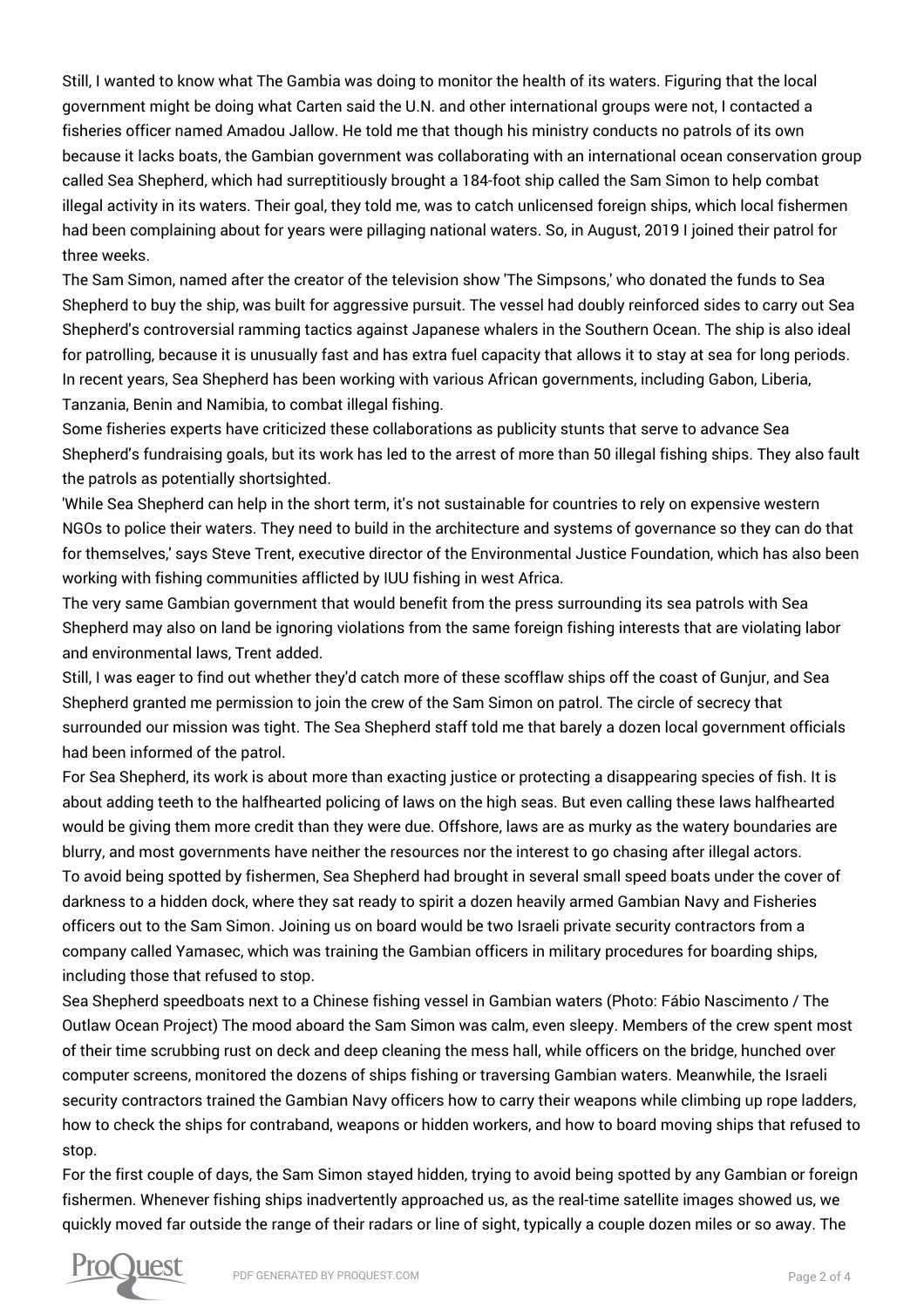point of this hide-and-seek game was to spring into action as soon as any fishing ship entered the forbidden zone. By the third day, however, it was clear that our cover had been blown.

On most days, dozens of foreign trawlers could be seen from land, fishing illegally inside the zone reserved for local fishermen, which stretches out nine miles from shore. Instead, the foreign trawlers were staying well outside the forbidden waters. The captain of the Sam Simon decided to change plans. Instead of focusing on the unlicensed ships near shore, the crew would begin conducting unannounced at-sea inspections of the 55 ships licensed to be in Gambian waters, most of which fish for bonga that they then sell to the local plants. Less than an hour later, we were alongside the Lu Lao Yuan Yu 010, a 134-foot trawler operated by a Chinese company called Qingdao Tangfeng Ocean Fishery. A team of Gambian officers from the Sam Simon, AK-47s slung over their shoulders, were soon scurrying up a rope ladder and hoisting themselves on deck. Nascimento and I followed close behind them. On board the Lu Lao Yuan Yu 010 were seven Chinese officers and 39 crew (35 Senegalese and 4 Gambians).

Most of the Africans worked below deck on a cramped production line, standing shoulder to shoulder, wearing stained and ill-fitting overalls, their arms thrashing at the silvery river of fish that sped down a conveyor belt to sort and pack them into boxes for freezing. As the Gambian officers grilled the ship's captain they also sifted through his paperwork.

A Gambian Navy lieutenant named Modou Jallow had discovered that the ship's fishing log book was blank. All captains are required to maintain log books and keep detailed diaries that document where they go, how long they work, what gear they use, and what they catch. The lieutenant had issued an arrest order for the infraction and was yelling in Chinese at Captain Qui, who was incandescent with rage. 'No one keeps that!' he shouted.

The captain was not wrong. Paperwork violations are easy to come by, especially on fishing boats working along the coast of West Africa, where countries don't always provide clear guidance about their rules. Fishing boat captains also tend to view log books suspiciously as the means to bribe officials and convince conservationists otherwise, who are fixated on closing fishing grounds.

On the other hand, the lack of proper log books goes to the heart of Gambia's problem, because they are essential to keeping track of how many fish are left in the country's waters. Scientists usually rely on biological studies, academic modeling, and mandated reports from onland fish dealers to survey the health of fish stocks. However, scientists also use log boats to assess fishing locations, gear descriptions, water depths, timelines, and 'effort' how long nets and lines are in the ocean compared to the amount of catch.

After all, in the effort to estimate the size of Gambia's remaining bonga stock, it means one thing if a boat can land two tons of the fish in a day, and something else entirely if the job takes a week. The Navy lieutenant ordered the captain to drive his ship back to port. An hour later, the Lu Lao Yuan Yu 010 was en route to shore. Over the next two weeks, the Sam Simon, with the help of the private security contractors, inspected 15 foreign fishing ships licensed to fish in Gambian waters and arrested 14 of them. All but one was charged for, among other crimes, a lack of a proper fishing log book.

## DETAILS

| Subject:                  | International organizations; Ships; Fishing; Local government; Fisheries; Public<br>officials; Commercial fishing; Marine conservation; Fish |
|---------------------------|----------------------------------------------------------------------------------------------------------------------------------------------|
| Location:                 | Gambia West Africa                                                                                                                           |
| Company / organization:   | Name: United Nations--UN; NAICS: 928120                                                                                                      |
| <b>Publication title:</b> | Liberian Observer; Monrovia                                                                                                                  |